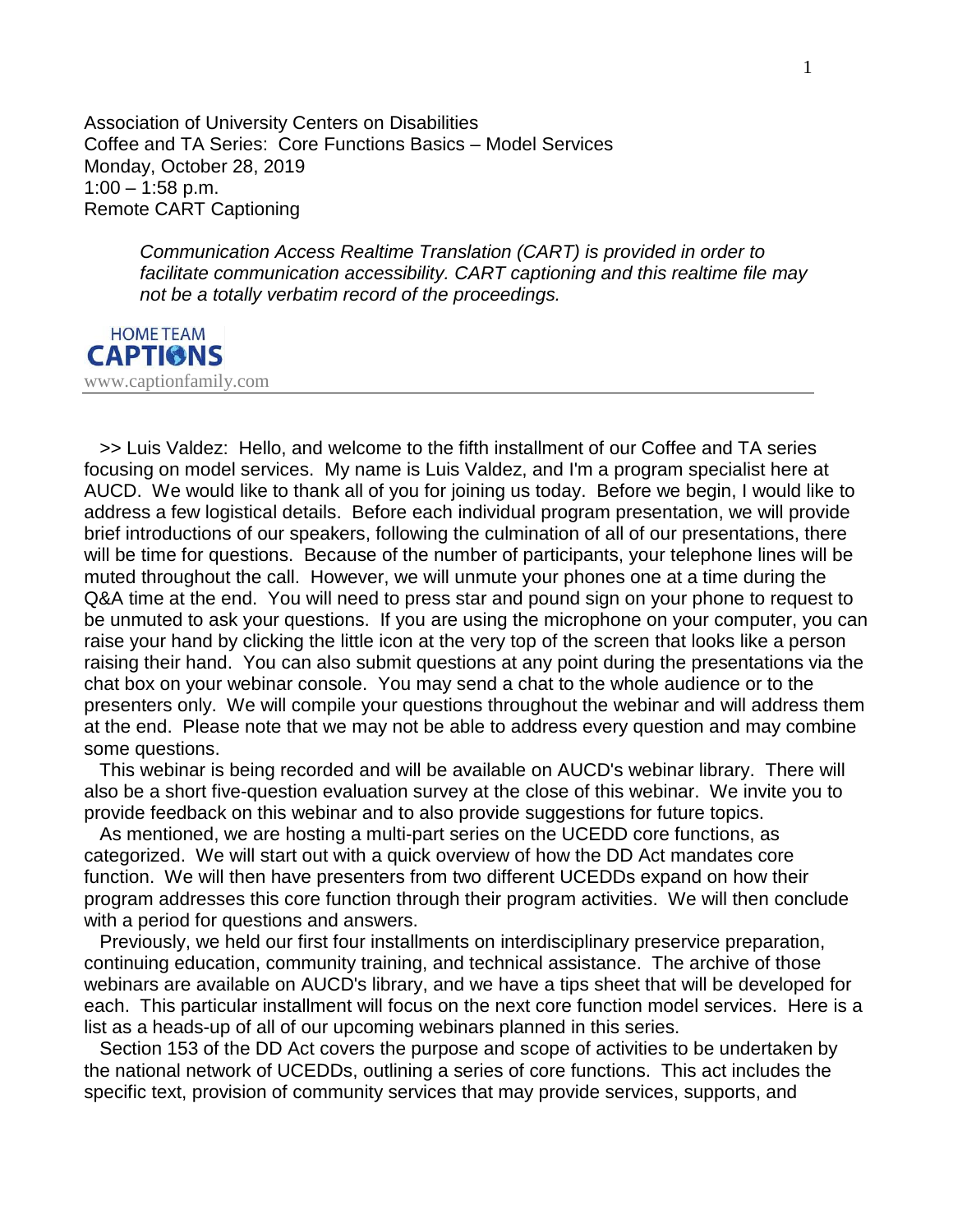assistance for the persons described in clause I through demonstration and model services. That text will subsequently split into two UCEDD core functions, model services and demonstration services.

 Further, OIDD issued a final rule in 2015 providing guidance on implementing the DD Act. In this guidance, OIDD specifically mentions the need for each UCEDD to have a written plan for how their program will implement the core function. This will also be a topic for a future installment in this series.

 This is also echoed in the UCEDD funding opportunity in which each applicant must provide a five-year plan for carrying out the core function, as outlined in the DD Act.

 Finally, based on OIDD's logic model in which they provide clarifying definitions for each core function, the definition provided for model services is as follows. Specialized services delivered with the intention to enhance the well-being and the status of the recipient, and not for testing new practices, and may be integrated with training, research, and/or dissemination functions. First, we have Beth Mineo and Brian Freedman. Beth Mineo became the Center for Disabilities Studies third direction in 2008. She is also a associate professor in UD's school of education, where she has a master's, and she is the codirector of the LEND program. Brian Freedman is the associate director of the Center for Disabilities Studies and leads training initiatives and systems change projects and designs innovative service models. He is the codirector of the LEND program. Please join me in welcoming Beth Mineo and Brian Freedman.

 >> Hello, everybody. It's nice to be with you today. Just to give you a little bit of context for how our UCEDD is structured within the context of our university, you can see the org chart. We are within our college of education and human development and are one of several centers under that umbrella.

 And within our own program, we are organized into a series of programmatic units -- excuse me -- focusing on assistive technology, health and wellness, interdisciplinary preservice training, school aged services, and transition, education, and -- or transition, education, and employment model, which is also known as TEEM. We also have a core of new autismrelated initiatives, as well as a communications and advocacy unit.

 What we are going to be talking about today, though, focus on two of the units, one in assistive technology that I'll be addressing, and the other from our TEEM unit that Brian will be addressing.

 Brian and I wanted to start this by sharing with you that we have some considerations that guide our decision making when we are considering getting into the services business, and we will each talk about these more in depth when we talk about the specific service, but, in general, first, we think about is the service that we are contemplating meeting an unmet need in our state. If we launch a service, will it put our UCEDD in competition with other providers? And we actually try to avoid that. We are very invested in working collaboratively with a multitude of community stakeholders and really don't want ever to be perceived as being in competition with our partners.

 The third question we ask is does the service have the potential to influence the way that things are done in our state, either through policy or through practice.

 Another, of course, getting something new off the ground, there usually needs to be an initial investment and resources to launch a new service available, and oftentimes that's from external funding.

And then finally, how likely is it that the service can become self-sustaining once that initial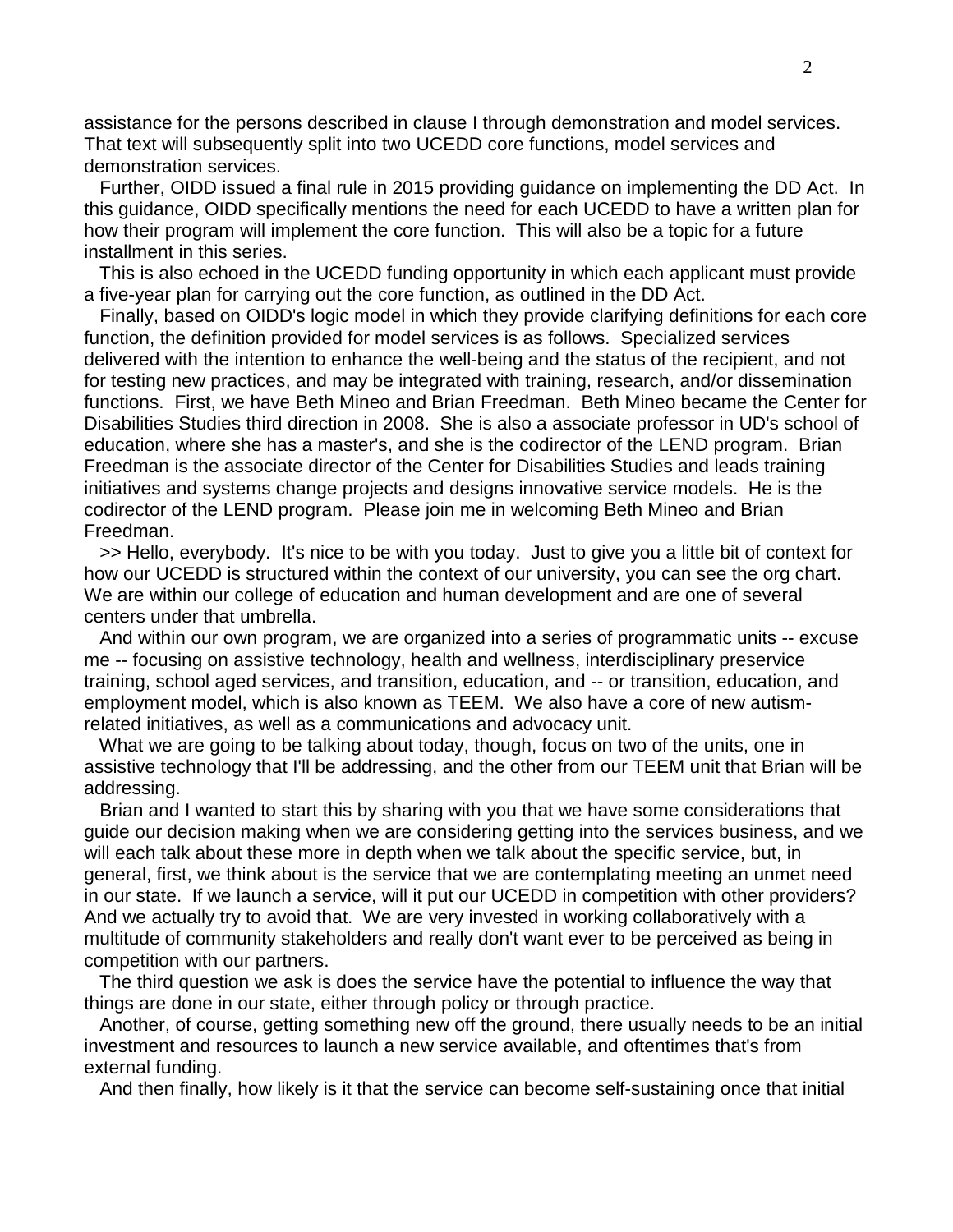seed funding has concluded? And we'll both talk about the ways that the two services we'll focus on today continue to be supported.

 So, the thing I'm going to talk about falls within the auspices of our assistive technology unit, and that is the Delaware Accessible Instructional Materials Center or the AIM Center. And we are going to step through our discussion of the services in the context of those considerations that I -- Individuals with Disabilities Education Act very specifically mandated that students with print disabilities must have access to their instructional materials in a format that is consistent with their needs and preferences. What we knew is that even though that was the law, Delaware school districts weren't in compliance, either because they truly didn't understand the law or they found compliance too burdensome, and we recognize that there were other states that had launched centralized services -- among those are Virginia, Indiana, and Wyoming. There really was no competition for this kind of a service, because the only accessible instructional material serviced in the state was run by our Division for the Visually Impaired for the exclusive benefit of students who were blind and low vision, and that division was not in the position to expand its services to serve students state-wide with a variety of additional disabilities.

 One of the things that was very attractive to us, and initially we weren't contemplating offering a service, we were in advocacy mode. We wanted to raise the expectation that all school districts would be providing AIM to students who needed them. In order to kind of move that forward and make it a very prominent expectation, we actually succeeded in adding a new special factor to the IEP form, requiring consideration of AIM for students with print disabilities. We also expanded the definition of print disability beyond the kind of typical copyright exemption definition so that more students in Delaware could qualify. We promoted the use of evidence-based assessments to determine if students had qualifying needs for AIM, and happily, all of those initiatives intended to drive policy and practice really did end up impacting thousands of students.

 We were among, as far as our seed funding, we were among 15 states that got some initial funding through the Office of Special Ed Programs and cast to kind of start this AIM ball rolling in our state. That work culminated in a retreat for stakeholders state-wide, and ultimately the State Department of Education contracted with our UCEDD to operate a centralized Delaware AIM Center, so that all students with print disabilities could get access to the materials that they needed at no cost to the district, and that was really key in this model. Districts were balking at having to pick up the expense, both in terms of personnel time and purchase of materials, and so making it a centralized service eliminated that barrier.

 I am sure this is difficult to see, but it represents a timeline from, you know, really IDEA through advocacy and finally the awareness that we probably need to roll up our sleeves and be part of the solution if we wanted to get that access to AIM, so we proposed to create a centralized service and kind of the rest is history.

 As far as sustainability, I think if we were to convert to sort of a fee for service offering for districts, we may see much more uneven utilization of the AIM Center. The fact that we have a centralized service, which is supported by our State Department of Education, makes sure that all students statewide have the access that they need to free and very high-quality accessible materials. You know, someday, and I state this in every training that we do, we would love to be put out of business because publishers are making accessible content available just the way that they make print available, but we are certainly not there yet, and until we get to that point, there is certainly a need for AIM services in our state. So, I think that wraps up the piece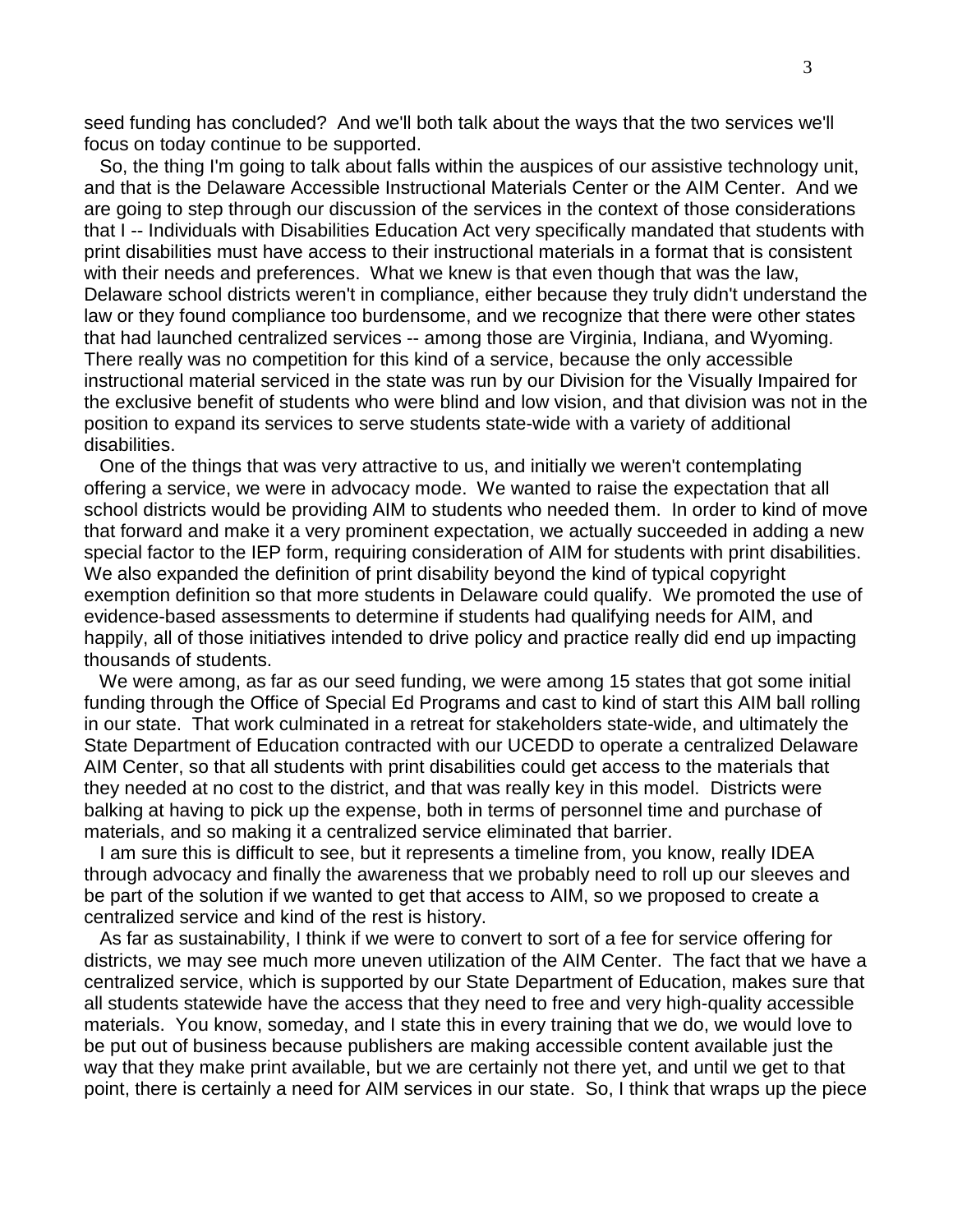that I was going to start with. I'm going to turn things over to Brian now.

 >> Brian Freedman: Thanks so much, Beth. I'm going to share with you a little bit about our career and life studies certificate program, which is UD's two-year certificate program for students with intellectual disabilities.

 Following along with the guiding questions that Beth shared earlier, we considered evidence for need, and as many of you are probably aware, the employment rate of people with intellectual disabilities was and still is quite low, and we began to examine post-school options, and there really was a call for more creative options for young adults with intellectual disabilities transitioning out of school. There also was a growing recognition of a lack of equity of opportunity for students with intellectual disabilities to benefit from postsecondary education settings and all of the various types of things that students in those settings are learning.

 At the time that we were considering this, CDS actually had existing programs where we were supporting young adults with intellectual disabilities, including an employment services unit that was founded through a foundation grant and then through contracts with state agencies, as well as a campus-based secondary program that was funded through school districts. And as Beth mentioned earlier, we closely examine those model services as they are being conducted, and, in fact, for these programs, we did see some and were able to show to stakeholders a sort of proof of concept for key elements of those programs, and we saw growth among external programs in offering similar sorts of services, and so, ultimately, these programs were phased out as we phased in an inclusive higher education program.

 Simultaneously, there were organizations like Think College out of the Institute for Community Inclusion that began describing in detail the benefits of college for people with disabilities.

 At the time that we started the Career Life Studies Certificate program, which I'll refer to as CLSC, there were no other state programs in Delaware, and in fact, there were very few other programs across the country and in particular in states surrounding Delaware at the time.

We saw a true opportunity here to influence the community in multiple ways. We knew that there was a lack of understanding of the benefits of college for students with intellectual disabilities, and thinking even beyond the college environment, there was an opportunity to develop a model, evidence-based and best practice transition programs for schools, providers, and employers and families, as well as students in the community.

 We also had and continue to have a tremendous need for more self-advocate leaders, and we saw the CLSC program as an opportunity to cultivate some new leaders.

 The Higher Education Opportunity Act of 2008 created a couple of mechanisms that offered some potential seed support. There was a funding mechanism called the Transition and Postsecondary Programs for Students with Intellectual Disabilities, or TPSID, that was created through this act, and UD was in fact one of the 27 programs that received a grant for this program in 2010 that provided us with the initial funding to create the CLSC program. The Act also created an opportunity for students for financial aid called the Comprehensive Transition and Postsecondary Program, or CTP, which allowed us to consider from the get-go some options for sustainability. As Beth mentioned earlier, sustainability of our programs is something that we think about quite deeply from the outset, and, in fact, as we were developing opportunities for some initial seed support, we were also thinking about future sustainability, and we recognized that we were already a provider for VR and DD services, which we felt might be helpful as we planned for sustainability, and we knew that we had some potential ambassadors for inclusive higher education within those agencies.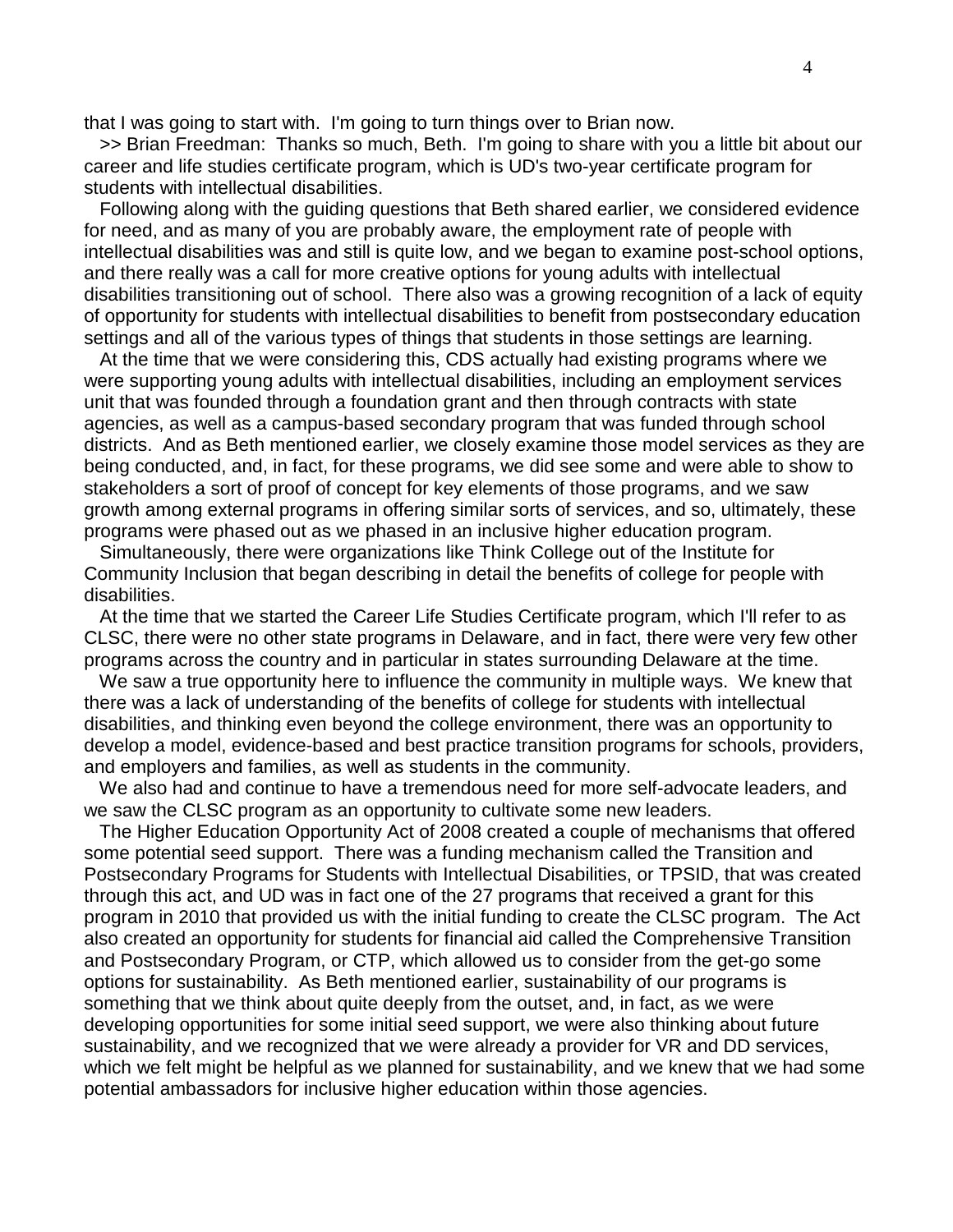So, I thought I would tell you a little bit about the CLSC program itself. It's a two-year certificate program that promotes involvement in all aspects of UD student life. Students participate in credit-bearing courses, internships and other career development opportunities. They utilize campus resources and join student organizations and also have the option to live in residential facilities on campus. All of our students receive one-on-one coaching and groupbased instruction and support, and they receive assistance in finding employment during their time at the university, so that they are well set up as they graduate from CLSC.

 And, in fact, we have seen a lot of growth over time in the program as well, as we maintained a strong connection with the community, understanding the types of opportunities that students and families are looking for and thinking about how to create a program that is as inclusive as possible.

 Our students have taken a growing number of academic credit-bearing courses, participated in first-year seminar. Residential options, we were thrilled when we had the opportunity to finally develop residential options, and our students participated in many, many programs across campus, including things like an alternative spring break, where over the spring break week, UD students traveled to other communities and conduct an intensive community service project. But this growth over time really required collaboration and patience and advocacy, both our own advocacy within the university, as well as advocacy from students and families.

 As I mentioned, we have thought about sustainability, certainly from the beginning, and as we neared the end of the grant, we realized that we had actually developed a fairly expensive program and worried that the program, if we didn't have a strong sustainability plan, would not be affordable to students in our communities, and so we made a point early on to develop a relationship with state agencies. In addition to helping them understand the benefits of college for students with intellectual disabilities, we also took the time to understand those agency philosophies and what they saw as needs among the community. We also made sure to understand the kind of terminology that they use and the kinds of systems of support that they operate and fund. We also spent time networking with others in the inclusive higher ed movement, which includes many people who are connected to AUCD. We have lots of UCEDD partners who had similar sorts of programs, and those connections were quite important as we thought through creative options.

 And, in fact, we feel very fortunate that we were able to achieve some sustainability. We did receive Comprehensive Transition and Postsecondary Program CTP status. We also developed an understanding with our state vocational rehabilitation and developmental disability services, so that there could be multiple types of funding mechanisms.

 We also worked as part of a group to help establish a state scholarship for college students with intellectual disabilities in our state, while other students had an opportunity for college scholarship, while students with intellectual disabilities didn't yet have that opportunity, and taken together, each of these areas covers about 90% of university tuition and fees, including fees associated with our program, although that doesn't include residential.

 We also considered out-of-state students and some of their needs and had been working over the past couple of years to develop creative options with those students and families as well.

 Through our program and through many of our model service programs, we also give thought to some of the other core functions we have at UCEDD and try to consider areas of overlap or areas where we might be able to utilize a program under one core function to support other core functions, and, in fact, that's been the case with CLSC, where we have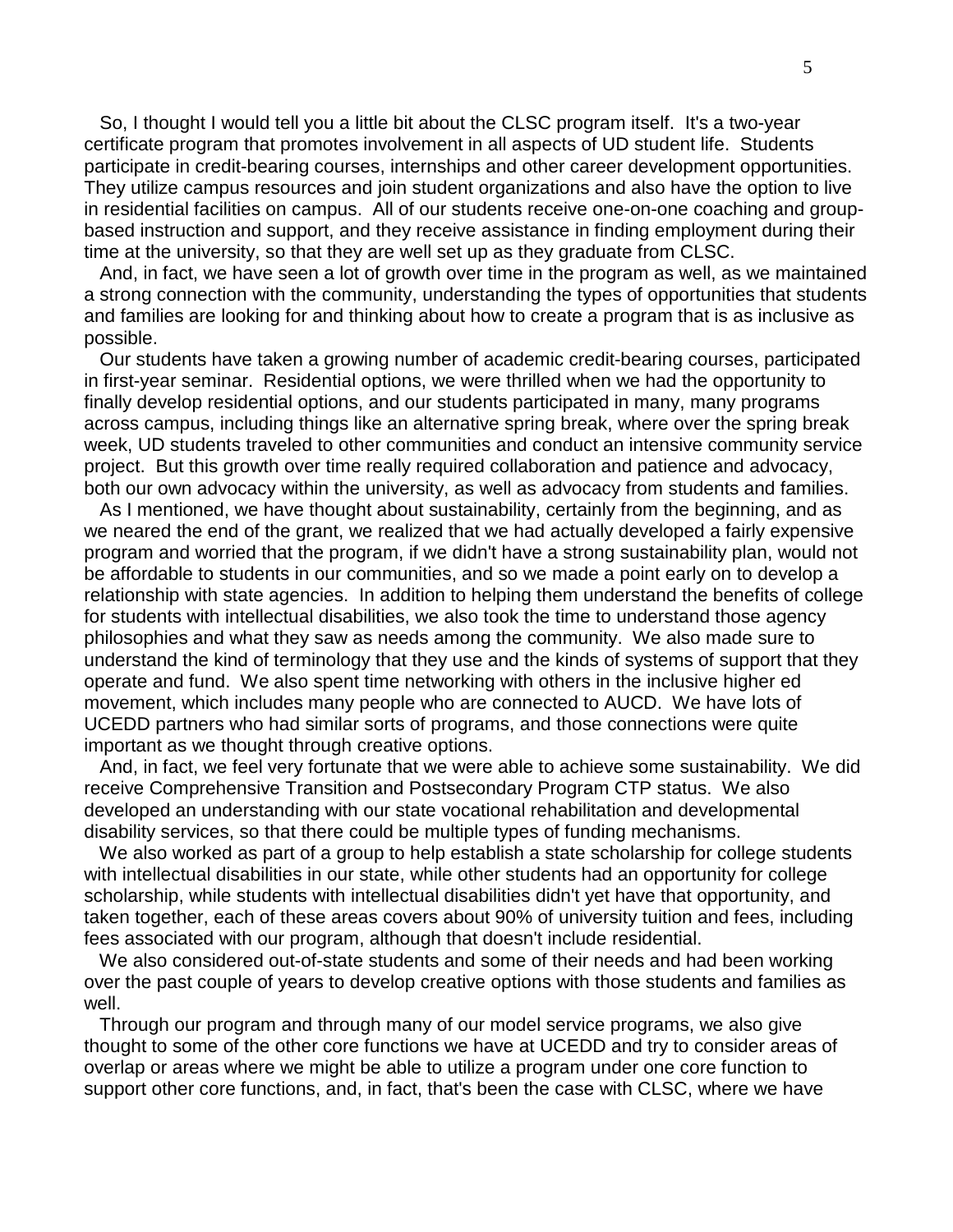created opportunities for pre-service preparation as well as for research.

 We have also leveraged the kind of success we have realized through the CLSC program to think about how we want to grow additional transition-related services through our UCEDD, and, in fact, through the relationships that we have developed in the practices and lessons learned through CLSC, we have been able to develop additional services under preemployment transition services, which includes bridge programs for high school students with disabilities, and we now have a new program called Spectrum Scholars, which is for students on the autism spectrum and funded by JPMorgan Chase and conducted in collaboration with them.

 So, I'll pause there, and this is Beth's and my contact information. I think we are going to end up taking some questions at the end of this session, but I will pass it along to our moderators.

 >> Thank you so much Brian and Beth. And, yes, as a reminder to everyone, if you have questions, please feel free to type them into the chat box, and we will address them at the very end.

 Up next, we have Danielle Haener and Kathleen Angkustsiri. Danielle Haener is a licensed psychologist at UC Davis MIND Institute. Her clinical work focuses on diagnosing and assessing neurodevelopmental disabilities, such as developmental delays, intellectual disabilities, autism spectrum disorders, and ADHD.

 Kathleen Angkustsiri is a developmental behavior pediatrician with interests in neurodevelopmental disorders, including autism spectrum disorders, chromosome 22q deletion syndrome and fragile X syndrome. Please join me in welcoming Danielle and Kathleen.

 >> Danielle Haener: [ Off mic ] -- about our MIND Social Skills Clinic, which I am currently the director of. So, this program actually began back as a postdoctoral fellowship grant, funded by the MIND Institute. At the time, within the community, we were noticing as people came in for research that the children had participated in ABA, but we had school-aged children and adolescents who were no longer participating in any type of intervention, and through various research studies, we were really noticing a deficit, specifically in social skills, emotional recognition, isolation and they wanted to create a program to target these needs. So, the program had a grant for the first year, and they wrote kind of a manual, and since then, they have been utilizing it for the past 18 years, and we think we have served roughly over 650 children, their parents, and siblings since the program's inception.

Oops, nope. I don't know what I just pushed. [ Laughter ]

Share my screen. Sorry. I pushed the spacebar. [Laughter]

 Okay. Sorry. And, again, with our goal to increase social motivation, improve self-esteem, decrease isolation, teach TEEM skills, both for school-aged children, and I'll talk about we are working with adolescents as well, so we are always hoping to target some of those transitional development skills in preparing them for the next aspect, which includes the enhancement capacity for independent living.

 So, our program is a 20-week program for children and adolescents. Over the years, we have kind of refined what our requirements are, and, again, looking at the services that are available within this greater Sacramento area, we have decided to target children and adolescents who have an official diagnosis of autism. Currently, we serve individuals between the ages of eight and 17. Our program is a pretty verbal program. We utilize a lot of language as we teach the various skills. Over time, we have decided that the range that we are able to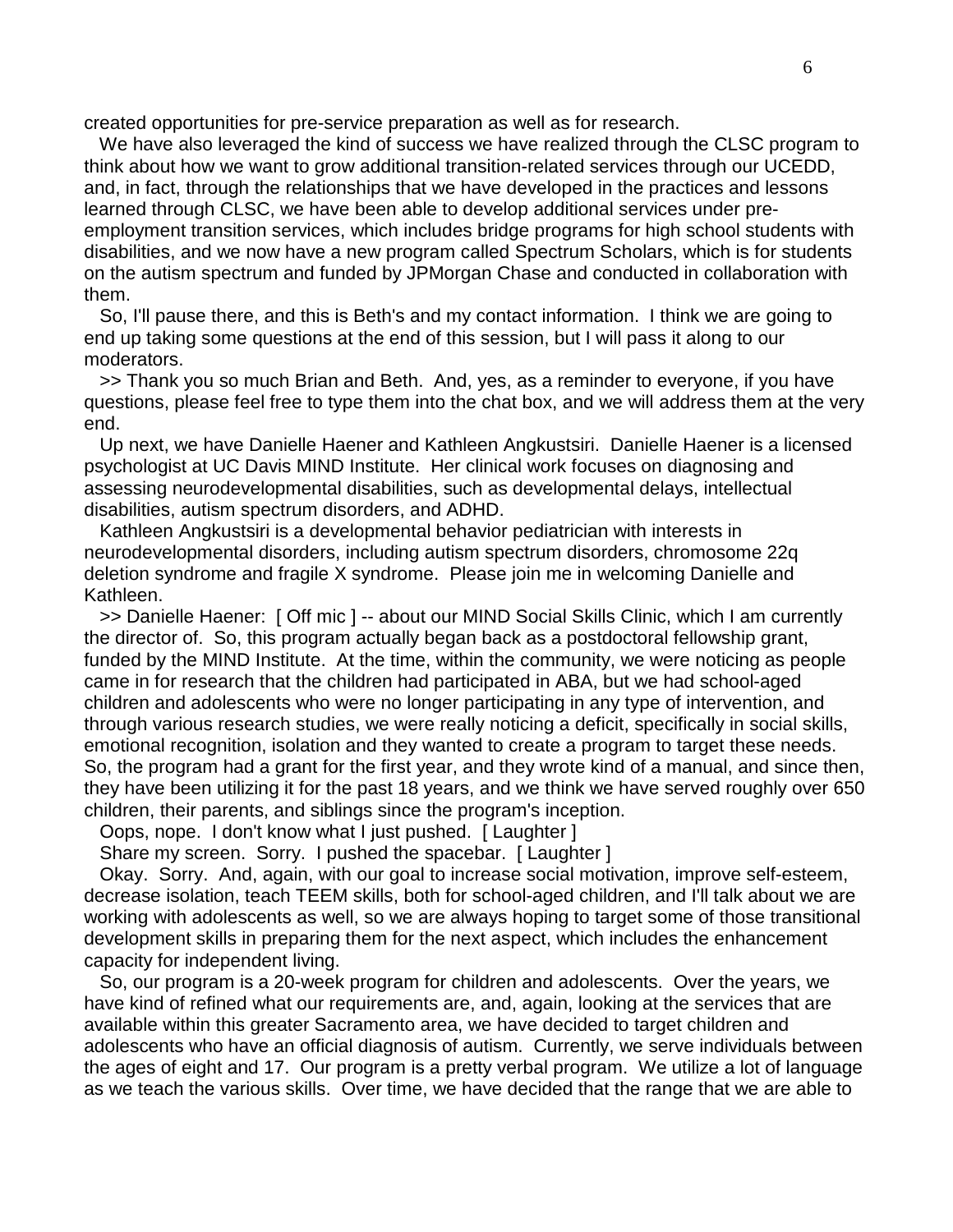serve are children and adolescents with an average verbal IQ, so somewhere around the 85- 115 range or above, and one of the things that we now say is that they can't have significant behavioral or mood symptoms that impair their ability to participate in group. Many of our children and adolescents have co-occurring disorders with anxiety and ADHD, and, on occasion, mood. We just want to make sure that this is not their primary difficulty at the time.

We currently have -- we usually have about three to four groups per year. This year, we will have three groups. We serve the following age groups. We have a group for eight to ten-yearolds. We have a group for 11 to 13-year-olds, and we have an adolescent group for 14 to 17 year-olds. At the same time as the child and adolescent group, we have a fee-based parent psychoeducational workshop and a free sibling support workshop. So the parent workshop is both doing training for the parents over what the lessons are each week, and we often have community speakers to come in and talk about IEPs, how to advocate for your child in school. They talk about difficulties with executive functioning, talk about sensory processing and integration and some of the resources within the community. They talk about preparation for college transition, all kind of depending on the age of the children within the group and the parents, and that is, like I said, a fee-based parent psychoeducation workshop as there is not a direct insurance code that is billable at this time. That is still something that we are working on.

 And then we have a free sibling support workshop for the brothers and sisters of the individuals participating. This is ran by our child life specialist and is really a curriculum based upon enhancing self-esteem and identity within the siblings so that they can feel supported, as they may have had a sibling who they feel gets a lot of attention, and this is really a time for us to come and help develop and facilitate their learning.

 For the staffing logistics, we offer a one to three to a one to two student to staff ratio. So, for each of the groups, we have a license provider. This is often a clinical psychologist but has also been a physician, or recently we had a BCBA that led one of the groups. We also have a licensed provider that leads the parent workshop, and then we have one non-licensed provider who is a child life specialist. So, how do we make up the rest of this? It's volunteers. We are lucky. Here within the MIND Institute, we have a lot of research students, and so we send out emails recruiting. We also use LEND trainees, medical school students, and on occasion we will put out information into the community, so we have had people from the fields of counseling, school psychology, MFTs, social workers, and speech and language pathologists who are really looking for some additional training and experience working with children and adolescents with neurodevelopmental disorders.

 So, the group structure, just to kind of give you guys an idea, depending on the age range, this is modified, but there is usually an initial snack and game time, something that's a little bit more structured to help reduce some of the anxiety and give them something that they are doing that's an activity, an opening circle where we are really introducing the lesson for the day and usually asking a question. The lesson is broken into both large group and small group outside time, weather varying, and we have a social experiment which is really a way for us to phrase homework that's really having them do a practice and then reflect on how that practice went. We have joke time, so that we can kind of discuss sarcasm and inferences and continue to develop that skill. And at the end, the leaders and coleaders check out with the child and their family, as I said, with the 1:2 and 1:3 ratio. Each child is assigned a co-leader, who usually has one to two or one to three children. They each have three goals that they make during their individualized intake, and over the course of the program, their progress on the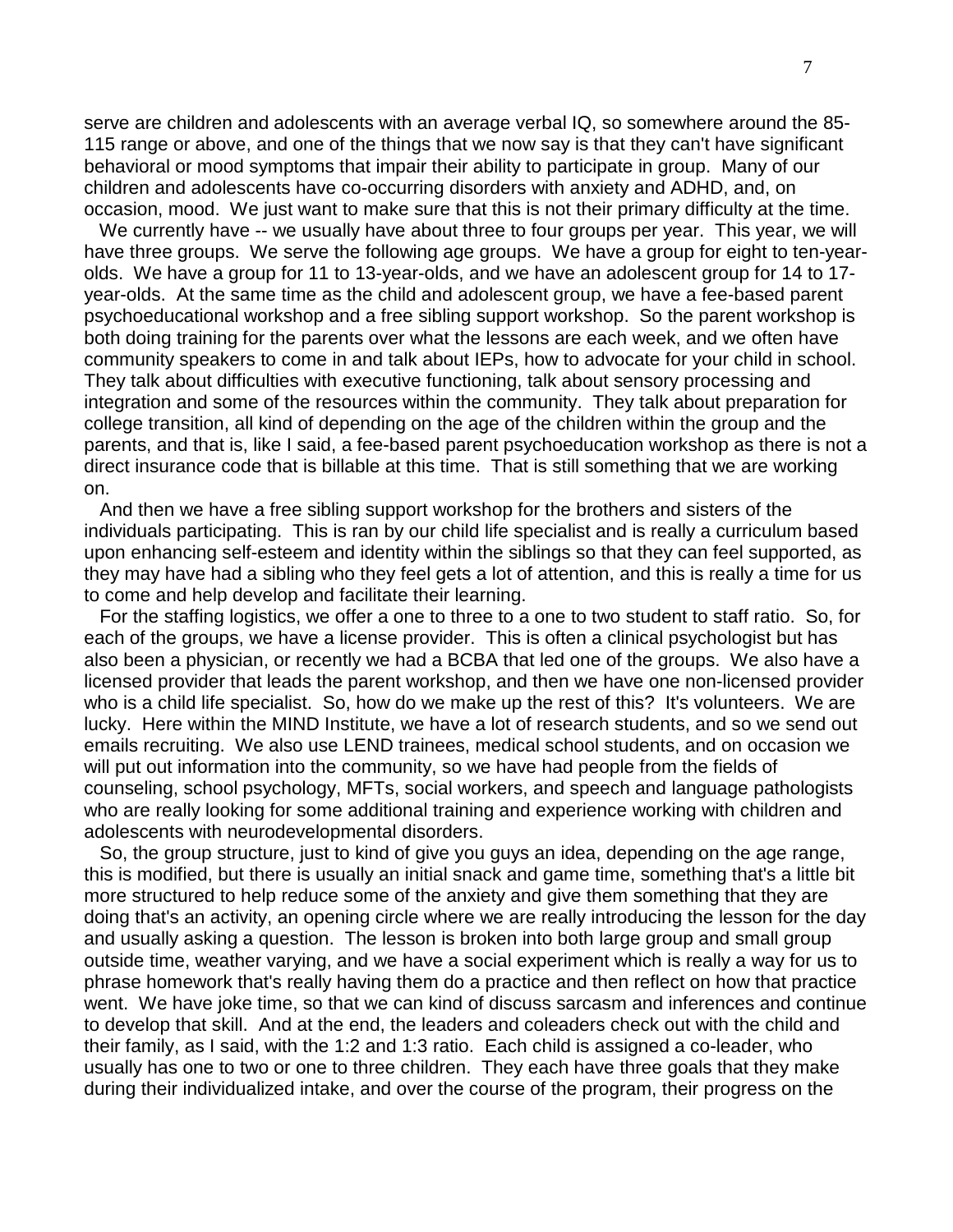goals are monitored. They are modified as needed, and we discuss new things to implement. The goals are both things that are observable in group and also things that they can come back and report, such as inviting a peer to hang out outside of school.

 This is probably very hard to see, but I kind of just wanted to put an overview of the curriculum on there. We discuss a lot of varying things, with conversation skills, identifying friendships, where to even kind of start conversation, navigating group conversations, emotional recognition, regulation skills for emotions. We, you know, do perspective taking, problem-solving, discussing bullying, teasing, hygiene, nutrition, professional development for the older adolescents, of course, the actual inviting individuals over, hosting parties; rescue phrases for group work; planning projects; and then at the end, we have some small group goals that they work on over the course of several weeks, and eventually, we have a graduation.

 So, strengths and challenges. The strengths, it is an in-depth 25-week program with developed curriculum that's been kind of modified as research comes out. It is now I think in its 18th year. We are able to meet the needs of children and adolescents aged 8-17, and within our area, there are very few social skills classes outside of the early ABA.

 We are able to bill insurance authorization, and we are also partnered with Regional Center, so we are not only able to accept patients who have insurance but also that may have Medicare and Medi-Cal, or for families that aren't able to pay, we refer them to Regional Center so that they are able to get the parent workshop paid for.

 We have some difficulty recruiting families who meet inclusion in the group. There can be years where we have hundreds of families and years where we don't have as many. We really work on word of mouth and partnering with the local school districts to refer families that they think would be appropriate. We know that there is a fee for the parent workshop, and that's out of pocket. We try to break those payments down so that it's more accessible for families, but we do understand that that may limit other families who are able to, and we have been working very diligently with the Regional Center to help address that concern. And, of course, recruiting volunteers, this is a very volunteer-heavy program, and we work really hard within the MIND Institute and also within the community to try to, you know, instigate this kind of want for learning, because it is volunteer, and our volunteers do end up using about four to five hours a week during that 25 weeks, in addition to some initial training before the group begins. All right. I'm going to go ahead and hand this over to Kathy.

 >> Kathleen Angkustsiri: Okay. Hi. Good morning and afternoon, everyone, depending on what time zone you're in. Thank you so much. Thanks, Danielle, for your presentation. I can tell you that, you know, as a clinician, leaving at the end of the day, the place just comes alive with our social skills group, you know, that's run after-hours to accommodate school schedules and everything like that. It's really a big part of what we do here at the MIND Institute.

 So, I'm going to shift gears a little bit in terms of telling you more about our 22q Healthy Minds clinic. This is kind of a direct service, as well as meeting some of our teaching and research goals here, and it's quite a bit of a different type of program, more individualized and niche-y, in terms of meeting the needs of families who have children with a very particular genetic disorder. But, really, this came about based on existing research programs that we had going on here and hearing from families that they needed more support in terms of clinical service for their children who were coming through.

 So, let me just get started by giving a little bit of background, since many of you probably may not have heard of this rare condition. It's the most common microdeletion system in man.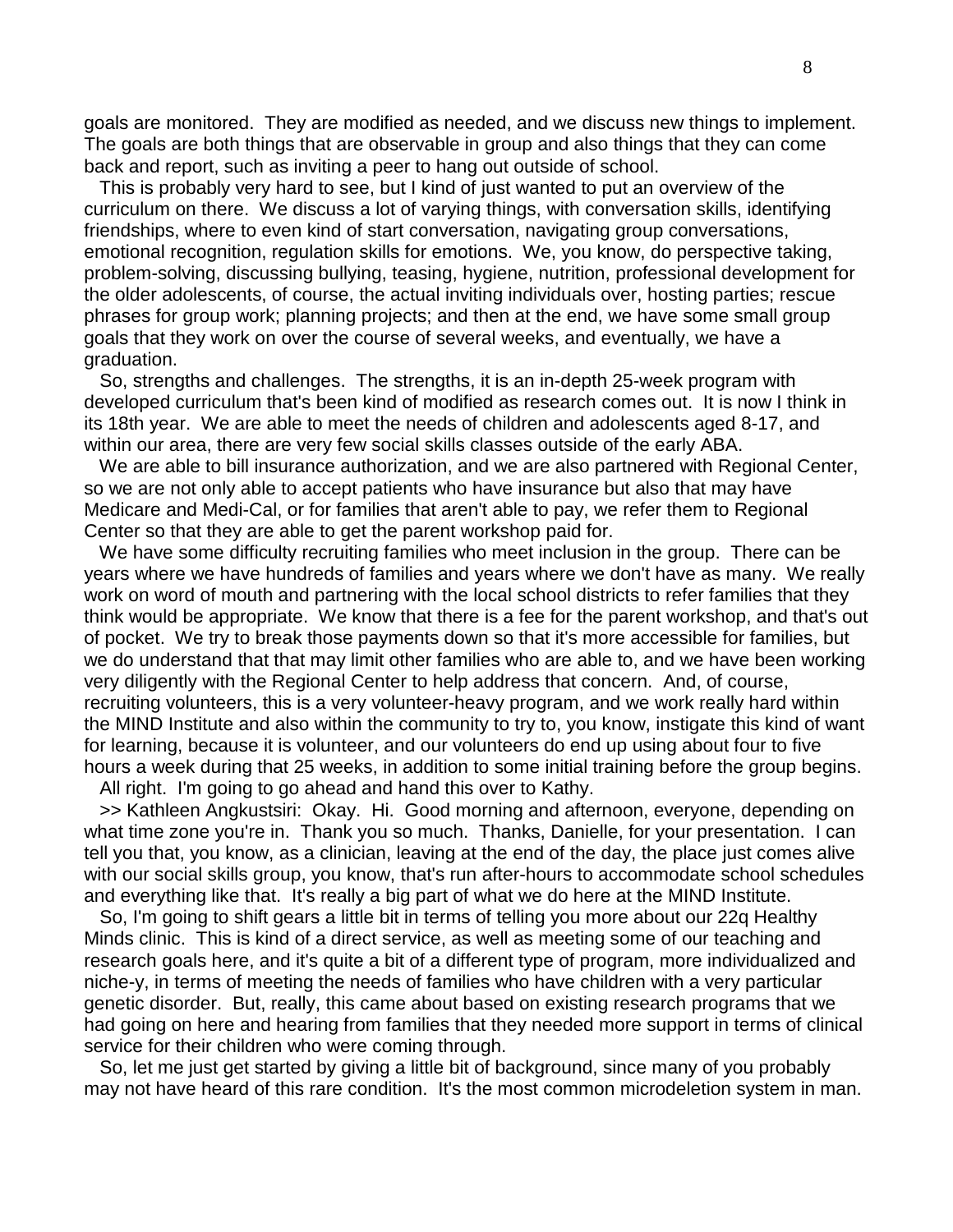The prevalence is about one in 2000 to 4,000 live births, and it goes by a lot of different names, such as DiGeorge syndrome, velocardiofacial syndrome, and a lot of others, which is part of the reason why it's not as well recognized, and that's part of the contributing factor as to why families have difficulty accessing providers thankful familiar with or comfortable with this condition, because they don't all necessarily recognize that it's caused by the same common deletion.

 So, the syndrome itself is really characterized by medical issues. So, early in life, a lot of kids are identified because of congenital heart disease, many of which need surgeries, and they are in and out of hospital in those first couple of years. In addition, there can be cleft palate, speech issues. The immune system can be affected, and they can be sick a lot, and then in addition, some of those children have problems with the endocrine system, hormones, and can have growth delay. That's really what characterizes the first few years of life for these individuals. And then, as they kind of grow into early-middle childhood, there are more developmental and behavioral mental health concerns, so IQ tends to be in the borderline range, and then a lot of them come to see us in developmental behavioral pediatrics because of problems with anxiety, ADHD and social deficits, and then later in life, there's a 20-30% risk of psychosis and schizophrenia. So, as you can see, even on just this one slide, there are so many issues that affect these individuals and their families, and families really feel like they need more support to help all of these different aspects of this disorder.

 So, I can give you a history about how we got our clinic started, and, as I mentioned, this really stemmed out of expertise from our research program here that was started by Dr. Tony Simon when he came here in 2005. And so he had a robust NIH-funded program that's still going, and when I was a fellow here, we actually started incorporating visits with a developmental behavioral pediatrics fellow in the research visits kind of alongside there, to again help support some of these families who were coming in for research focused on neurocognitive deficits and not particularly necessarily health difficulties or anything like that, but, of course, as families were coming to a specialty center, they were expressing interest in wanting to be able to meet with someone who could help them along those issues.

 In 2008, in addition to developmental behavioral pediatrics, our clinical neuropsychologist became part of the kind of what we were calling translational clinic at the time, so these were really still research visits, kind of added on supports to the research visit when people were coming in to participate in the studies. And so that was really funded by separate funding sources so that these families could have that time with the developmental behavioral pediatric fellow and the clinical nurse psychologist.

 After we got great feedback from families that this was really a useful visit, but that, you know, it was too bad that these were opportunities that were only available to families participating in the research study, we got together with some of the MIND's leadership to talk about how we could talk about or start or create kind of a very similar model of an interdisciplinary team evaluation, but open that up to not be limited by those individuals who were participating in research. So, in 2009, we started our 22q Healthy Minds clinic, which is staffed by myself and Dr. Ingrid Lekliter, the neuropsychologist, as team evaluations that we commonly did in clinic for, you know, other evaluations, whether for autism, learning disabilities, et cetera, this would be specifically for individuals with a 22q11.2 deletion syndrome. So in 2009, we started doing that through insurance, so that required a bit of planning and reorganization involving our billing system downstairs, et cetera. And, as I mentioned before, this really started because families were reporting to us and others that their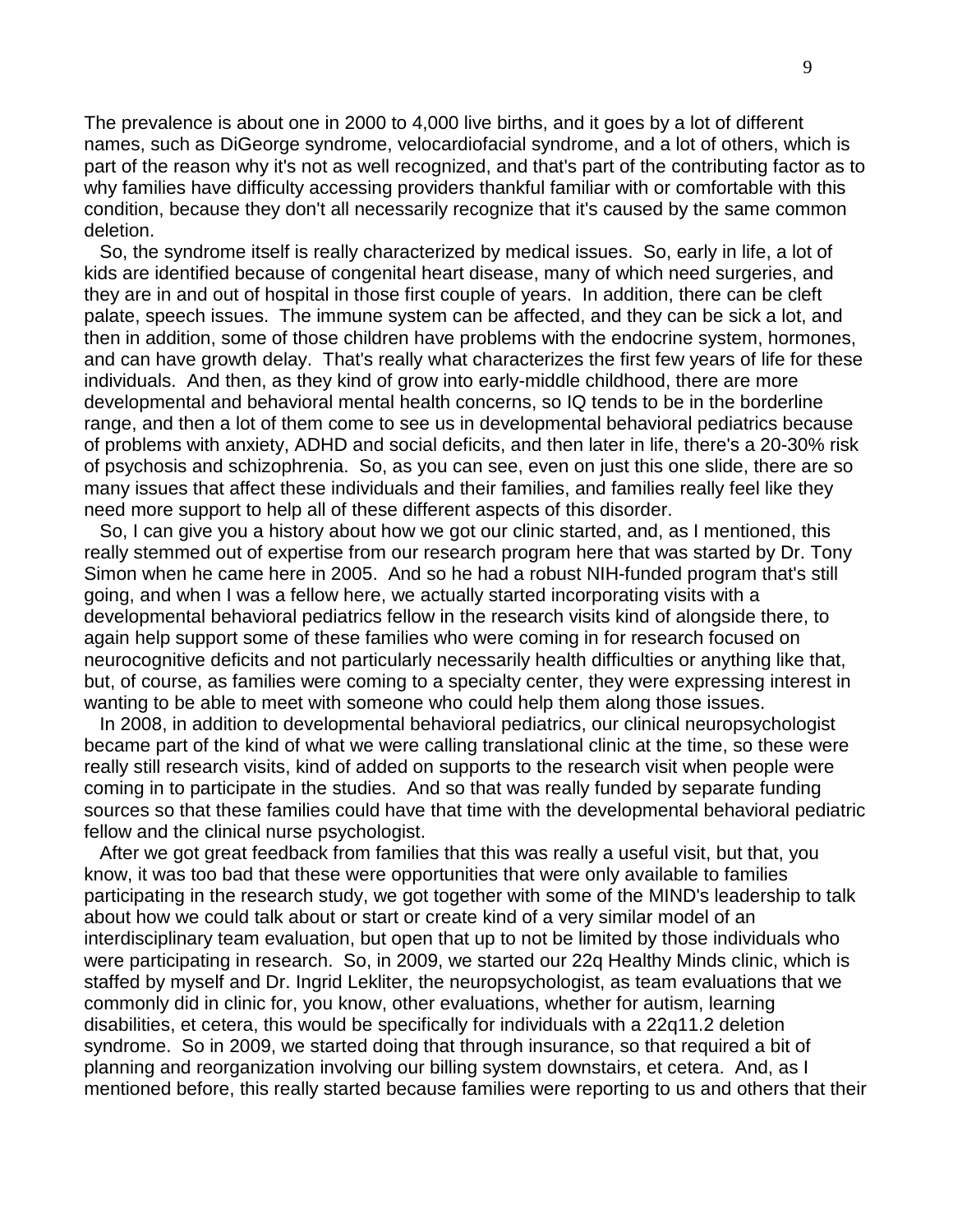local providers were unfamiliar with, you know, not only the medical management of 22q but finding individuals, providers who could them with the learning and behavior issues that are common, that there are a lot of providers in their local areas that were uncomfortable with medications to use, because -- and medications for, you know, psychiatric reasons, particularly because of all of the medical complications these children had. And, you know, I think for these families, a lot of times parents go to providers, and they were the ones that had to give background to doctors about what 22q was, and feedback that we received was that it was really a breath of fresh air for families to be able to come somewhere and be able to have providers who could help tell them about their experiences, seeing many individuals with this genetic disorder, as opposed to the other way around, where they would come in and have to tell the specialists about their child's condition. And this has been a pretty successful model for us, in terms of, you know, initially getting started, from research kind of filling in into clinic, and then later on, as word kind of spread about the kind of services that we could provide, we had families coming from other parts of the United States, as well as other countries, and then that would feed into research as well, so we could coordinate with doing two visits, both clinical and research.

 Sorry. Okay. So, this is our team here. As I mentioned, I'm the developmental behavioral pediatrician. Dr. Lekliter there in the middle is our neuropsychologist, and that's Tony Simon on the bottom, who is the researcher that got us all started. Depending on who we have rotating through with us, this is a great teaching and learning opportunity, and we have at different points of time a child and adolescent psychiatrist joining us. We have our LEND trainees that involve, you know, physical therapists, occupational therapists, speech therapists and other disciplines, medical students and pediatric residents, which, you know, given particularly the feedback that we have from families about medical providers not being very aware of this condition, it's nice to be able to provide some education early on in their training. This is not a high-volume clinic. We actually spend all day with the family. We see two -- we started out just once a month, but as demand kind of increased, we hold clinic two times per month. And then, as I mentioned before, on our administrative side, we really had to create that or get that organized in order to get the clinic successful. So that involves having individuals who help us with insurance authorization for the neuropsych testing and the medical visit. There's quite a bit that goes into triage and record review, and then providing information before the visit for intake and questionnaires, because what we don't want is to, you know, have a child come in from out of town for this all-day visit and then not have the information that we need, like his IEP or other things like that. We want everything to go as smoothly as possible. And then, obviously, also scheduling is a big deal, given that many of these people are coming from out of town and we have to help them with travel, as well as housing, if needed.

 Here's just is just a snapshot of our website, which is trying to get the insurance authorization to go as smoothly as possible, actually providing individual codes that we want the referring provider to request so that we can go ahead and do all of the testing that we'd like to do on the day of the visit.

 So, as I mentioned, this is a full day visit. So the neuropsychological assessment happens in the morning from about 8:00-12:00, and then in the afternoon we have a medical visit with a developmental behavioral pediatrician, and then, after that, there's a small break for the family, and the part that's been so useful is really having this team discussion and staffing together, so with both of the clinicians that are seeing the individual as well as any of the other trainees,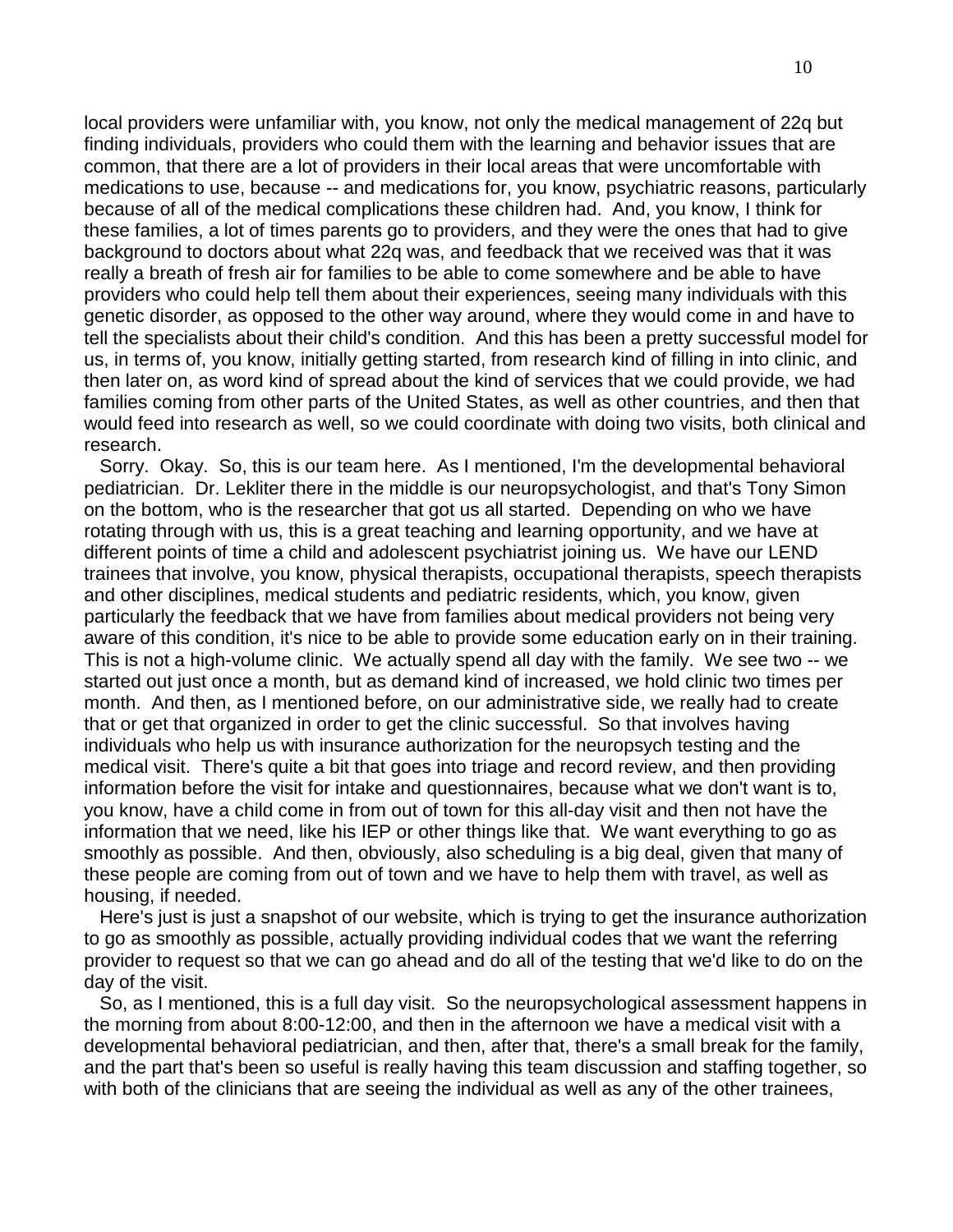other disciplines that we have involved, kind of putting -- brainstorming together, discuss what they are seeing, and really talking about what resources can be helpful for this individual.

 And then after that's determined, we meet as a team. So all of the providers together with the family, to give feedback and really, I think, help the family understand the child's current level of functioning and prioritizing realistic and reasonable goals for the immediate and mid and long-term future for this family.

 So, common topics that we usually go over with families or the families come in wanting is really discussing or understanding developmental delay, and for those that are older and intellectual disability, if that child is in that range of functioning. Not all of them are.

 Dealing with a diagnosis and the comorbidities, both medical and mental health are usually what we end up talking quite a bit about, as well as disclosing the diagnosis to the child, is something parents have a really hard time with or want help and figure out support around.

 We provide individualized recommendations for the child, that we have the families tell us has been very useful in terms of helping guiding the school to support this individual, as best we can, helping to find local resources, in terms of if there's, you know, a social skills group we'd like for them to be able to participate in or mental health providers or cognitive behavioral therapy et cetera.

 We give recommendations in terms of medical treatments, medications. And then, of course, evidence-based interventions when possible, so, sometimes we have people coming from rural areas where they don't necessarily have access to various particular types of therapy, and then we help give at least kind of general principles about what they should be looking for in an intervention or providers that they are seeking care from.

 And then we do have a written report that is to be shared with local providers to help guide future treatment.

 Strengths and challenges, so, I think something that obviously families really appreciate is this is a full day in-depth assessment. By the end of the day, they really feel like they have a good idea of what was done and where their child is in terms of different levels of functioning and where they want to go in terms of prioritizing treatment or changes. One of the difficulties that we do have and struggle with is insurance authorization, particularly for the neuropsychological assessment. Sometimes this just isn't a covered benefit. We tend to have a bit more success, given that we are billing under a medical diagnosis that has associated cognitive deficits with it, but sometimes that's just something that's really difficult.

 Travel and recruiting families has been both a strength and a challenge, so, when we have an ongoing research study that, you know, the participants will be, you know, in clinic the first day, and then the next two days, they might be in research. It's helpful in terms of, you know, they are coming in for research so that we can coordinate with those coordinators for their travel, but also we need to be very careful in terms of how we are scheduling time and that we have good communication between the two teams.

 Another challenge is that it's great that we are able to see families from all over, but follow up for nonlocal families is also difficult. That's not something that we can just have them come back in three months to see how things are going, and we have different models about how we can maybe use telemedicine or some other modalities to help ensure that maybe things are getting taken care of.

 And I think another area that we are trying to improve on is figuring out what to do as these individuals age, particularly given the mental health concerns in adulthood and, you know, as we are currently staffed, we are equipped to kind of see children up to age 14, but after that,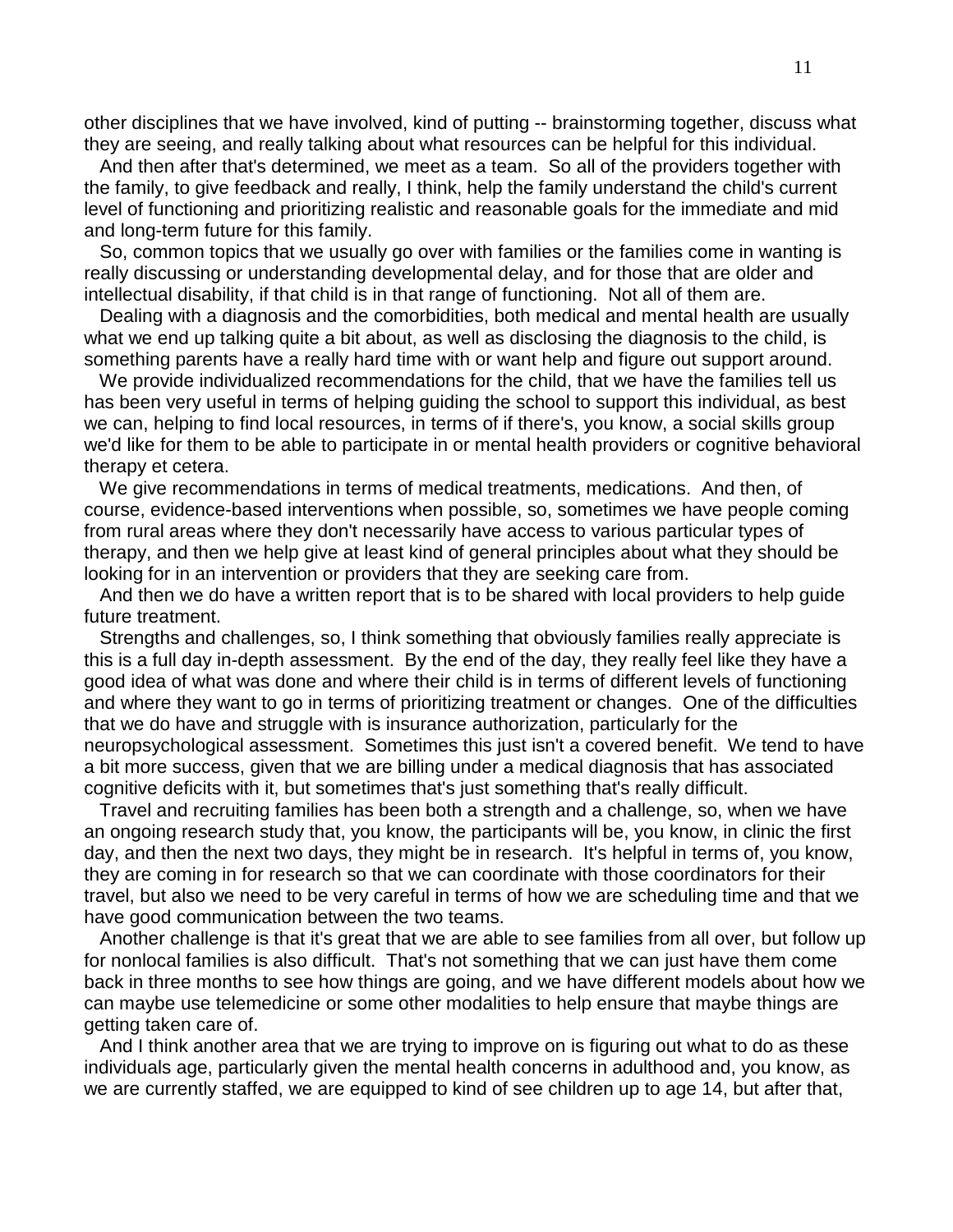we really need kind of our adult counterparts in helping with that transition to adulthood.

 So, those were all of the slides I had to tell you about our 22q clinic, and we are happy to take questions, and I'll hand it over now.

 >> Great, thank you so much. So, we now have time for question and answers. If you have questions, please press star and pound sign on your telephone keypad, and the conference call system will unmute you in the order in which you indicated that you have a question. You will hear a prompt when your phone line is unmuted, and then you may ask your question aloud. If you have a question, please press star pound sign now. You can also type in your questions into the chat box next to the slides. I will read the questions aloud for the presenters, and I do see here that we have one question already from Amy Whitehead, and I believe this was during Kathy's slides.

"How many patients do you schedule for the one-day clinic?"

 >> Kathleen Angkustsiri: So, this is quite an unusual clinic, so we see one patient for the entire day. That neuropsychological assessment is a half day in the morning, and then in the afternoon, we are meeting the medical visits about an hour and a half, about 30 minutes for discussion, and then another hour feedback for the family. So, this took a lot of discussion and really investment of our clinic leadership in this particular disorder to kind of let us do it as a trial and see if we could get an insurance reimbursement for it so that it will be sustainable.

 >> Luis Valdez: Great. Perfect. And I do see another question here. Are the patients also enrolled in the research, or now that you have a clinic, are there families who only come into the clinics?

 >> Kathleen Angkustsiri: Yeah, thanks. So we have both now. Again, and this has been really helpful, I think, for sustaining our contact with the 22q population, because, as you know, you know, research funding comes and goes, and the clinic is pretty steady. So we have some individuals that come in and only do research for either they don't want to come to clinic or they can't work it into their schedule, or their insurance doesn't really authorize the visit. Then we have got kids who come in and just do clinic, because maybe they don't -- they are not in the right age range for the ongoing research, or they don't want to, you know, kind of do a two-day research visit, et cetera. They just really want some clinical recommendations. And then we have some that do both. And, again, that's tricky with scheduling, but it's also complementary, because they are coming in here for research as it is already, and we have travel funds for them. Then, really, it's just getting the insurance authorization for the extra day to stay here, that then they can actually participate in both programs.

 >> Luis Valdez: Great. Perfect. And I did receive here a private question for our Delaware presenters. Can you expand on some of the more creative sources of funding that you mentioned to sustain your program over time?

 >> Brian Freedman: This is Brian. So, I'm wondering -- so I'm assuming this relates to the work presented on the CLSC program. Beth may have an answer to this too. I don't know that there are too many others besides what we have shared, but the creativity really has come in a manner of thinking about how there might be some existing funding mechanisms that aren't typically used for higher ed that we might be able to use. So, for example, vocational rehabilitation does traditionally offer some support for higher ed for some students, although we looked at some of the employment-related supports that they offer and saw that they were similar to some of the supports we were offering within our program. For example, services that resulted in an assessment of job skills. So, that's really something that VR funds under, at least in our state, under a supported employment model, and so we worked with VR to come